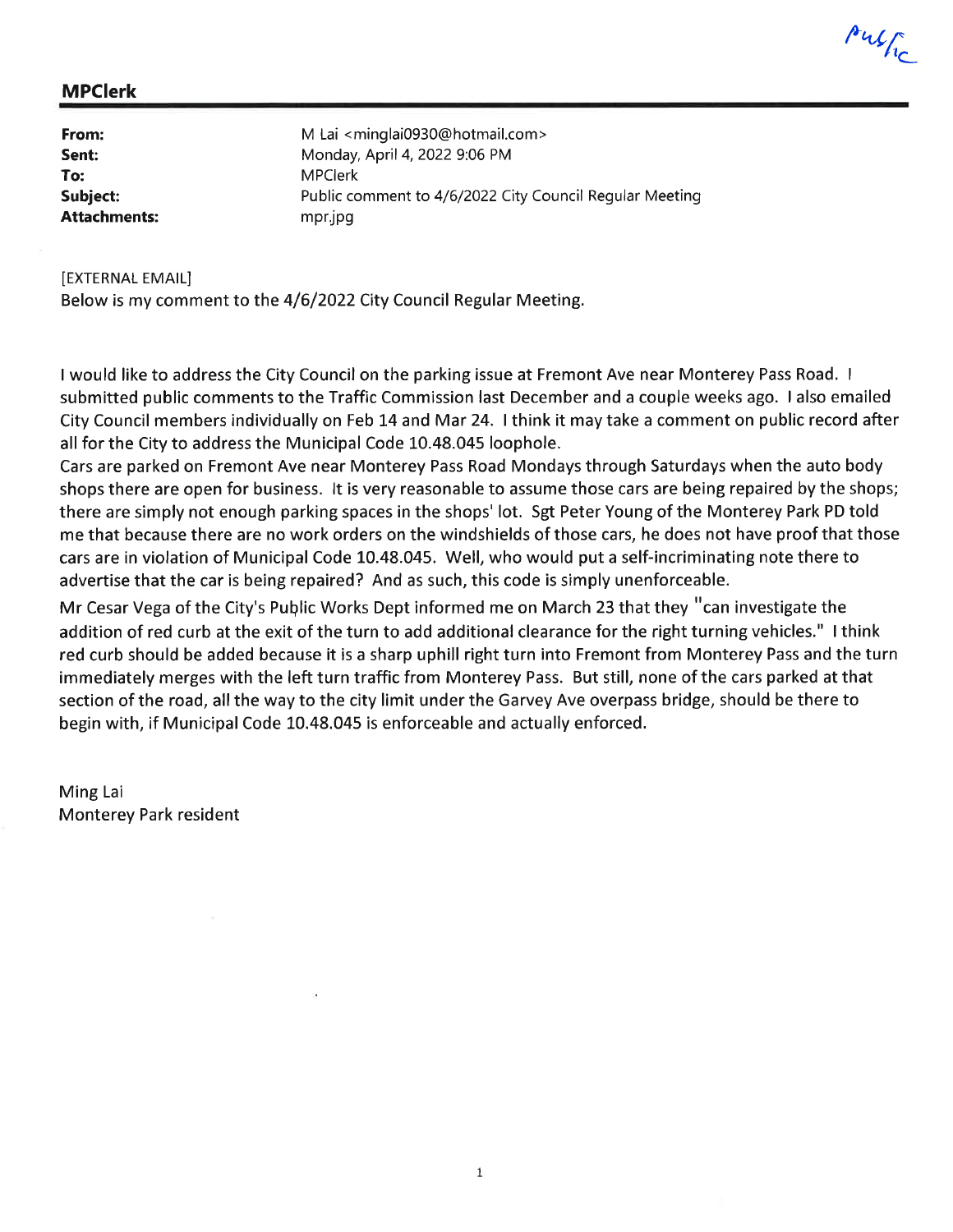## MPClerk

| From:    | jeffs dem      |
|----------|----------------|
| Sent:    | Tuesday,       |
| To:      | <b>MPClerk</b> |
| Subject: | ltem 6-A       |

em <jeffsdem@yahoo.com> ay, April 5, 2022 4:29 PM  $rk$ 

# [EXTERNAL EMAIL]

The Monterey Park Democratic Club and the California Democratic Party have long supported women's right to choose the timing of their family and access to reproductive health care. Please vote yes on item 6-A on Women's Reproductive Health Care.

 $A$ 

#### -Jeff Schwartz

on behalf of the Monterey Park Democratic Club and Member or the Democratic State Central Committee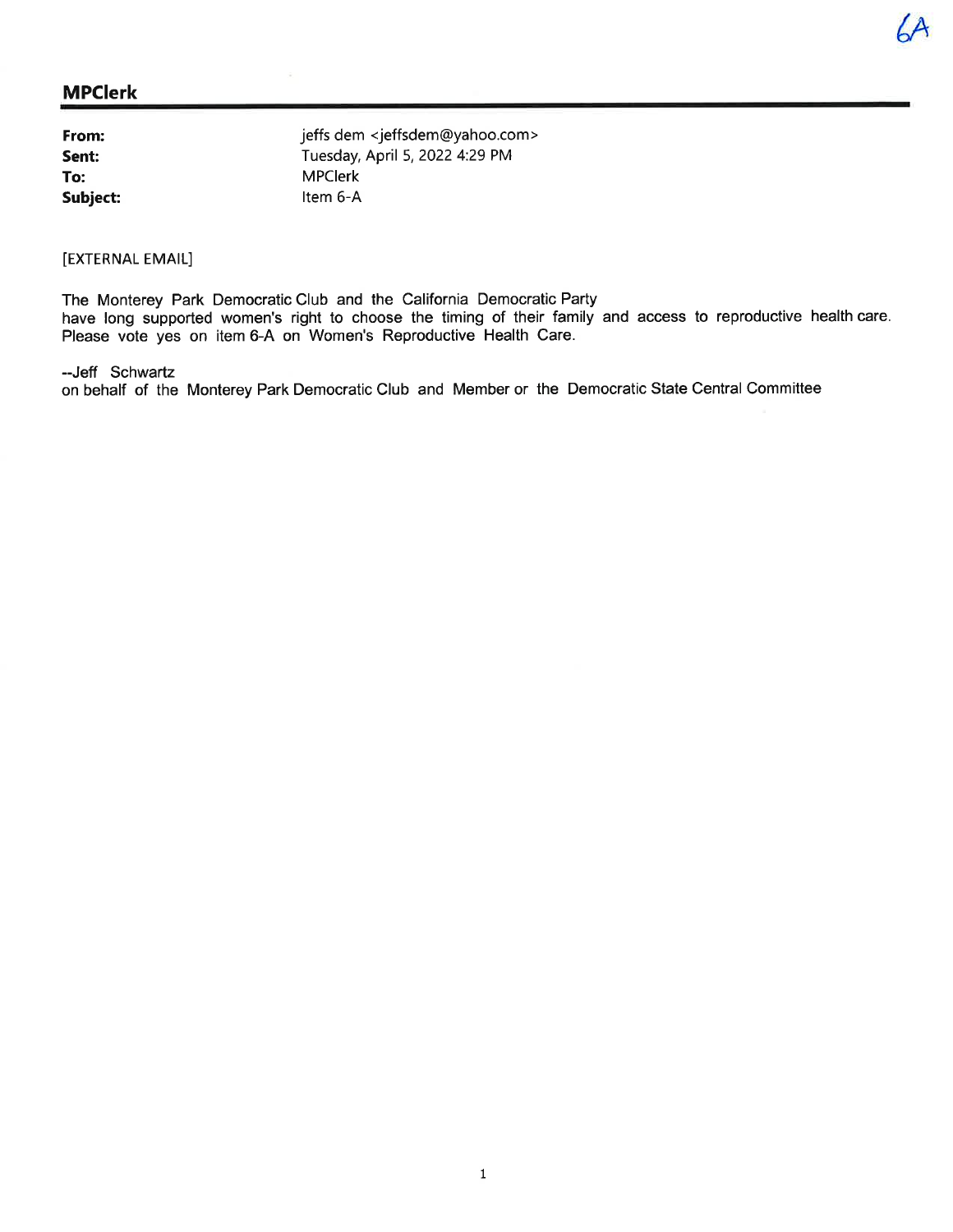# MPGlerk

| From:               | Linda Tang <ltang33@gmail.com></ltang33@gmail.com>                                   |
|---------------------|--------------------------------------------------------------------------------------|
| Sent:               | Tuesday, April 5, 2022 8:55 AM                                                       |
| To:                 | <b>MPClerk</b>                                                                       |
| Subject:            | RE: Support for Agenda Item 6A: Equal Policies for Reproductive Health Care Services |
| <b>Attachments:</b> | Letter to MP Council Members.pdf                                                     |

[EXTERNAL EMAIL]

Dear City Clerk Chang,

Please find attached my support letter for tomorrow's City Council Meeting regarding Agenda ltem 5-A: A Resolution of the City Council of the City of Monterey Park Ensuring Equal Policies for Reproductive Health Care Services.

Thank you and please confirm receipt of this email

Sincerely,

Linda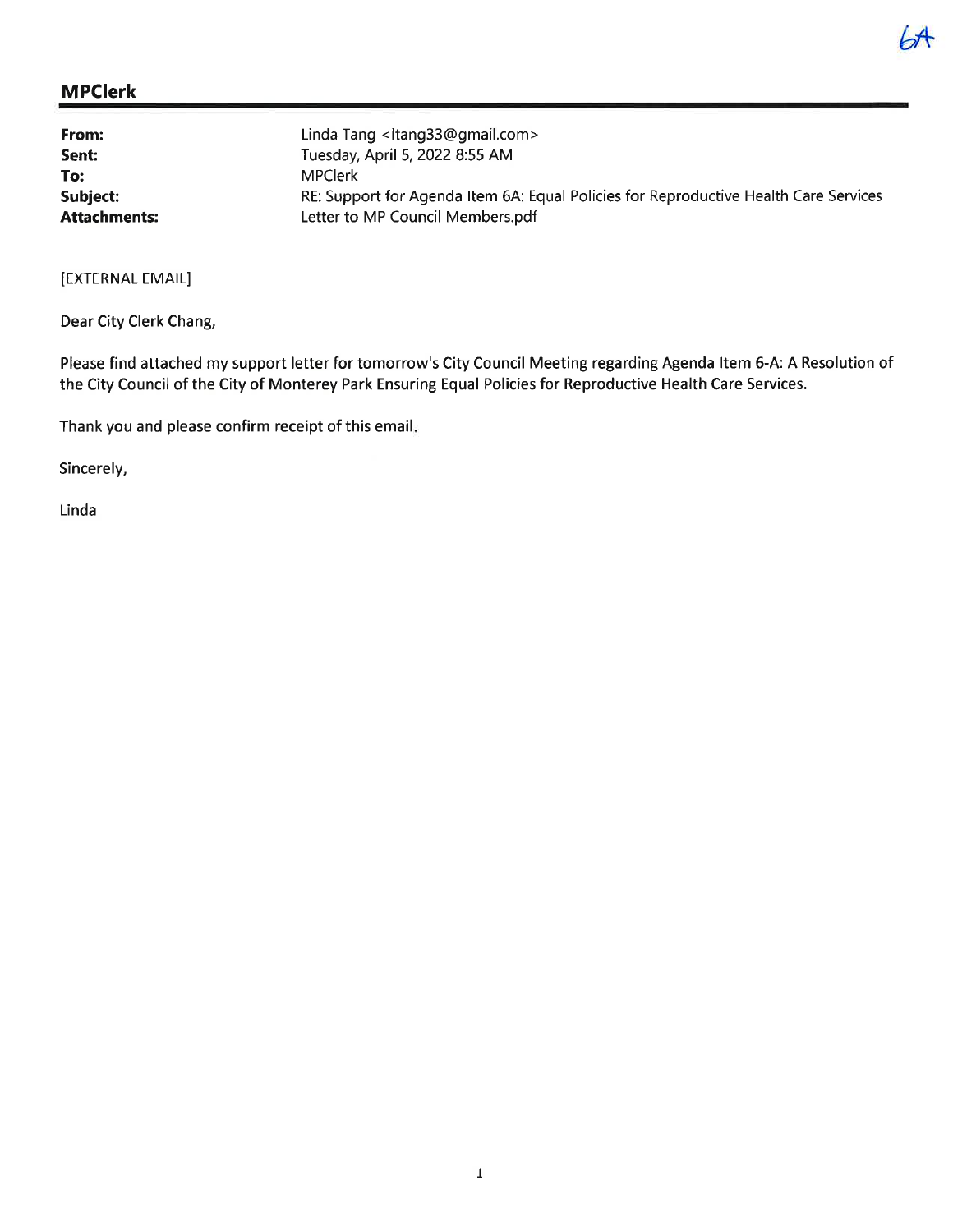April 5, 2022

The Honorable Mayor Lo and City Council Members City of Monterey Park 320 W. Newmark Ave. Monterey Park, CA 91754

#### RE: Support for Reproductive Freedom

Dear Mayor Lo and City Council Members,

lam writing to urgeyouto pass a resolution declaring Monterey Park a Cityof Reproductive Freedom. I am in support of this issue because reproductive rights are fundamental human rights. Abortion rights are under attack and we must fight back to protect and expand access to safe, legal abortion-- not only in our state, but in our community.

Passing the equal access to reproductive health care services resolution will demonstrate alignment with an overwhelming majority of Monterey Park voters who believe access to abortion should remain, safe, legal, and accessible. lt is critically important, now more than ever, that the City of Monterey Park stand in solidarity with those seeking to uphold the right to safe, accessible, and affordable reproductive health care.

Sincerely,

Linda Tang